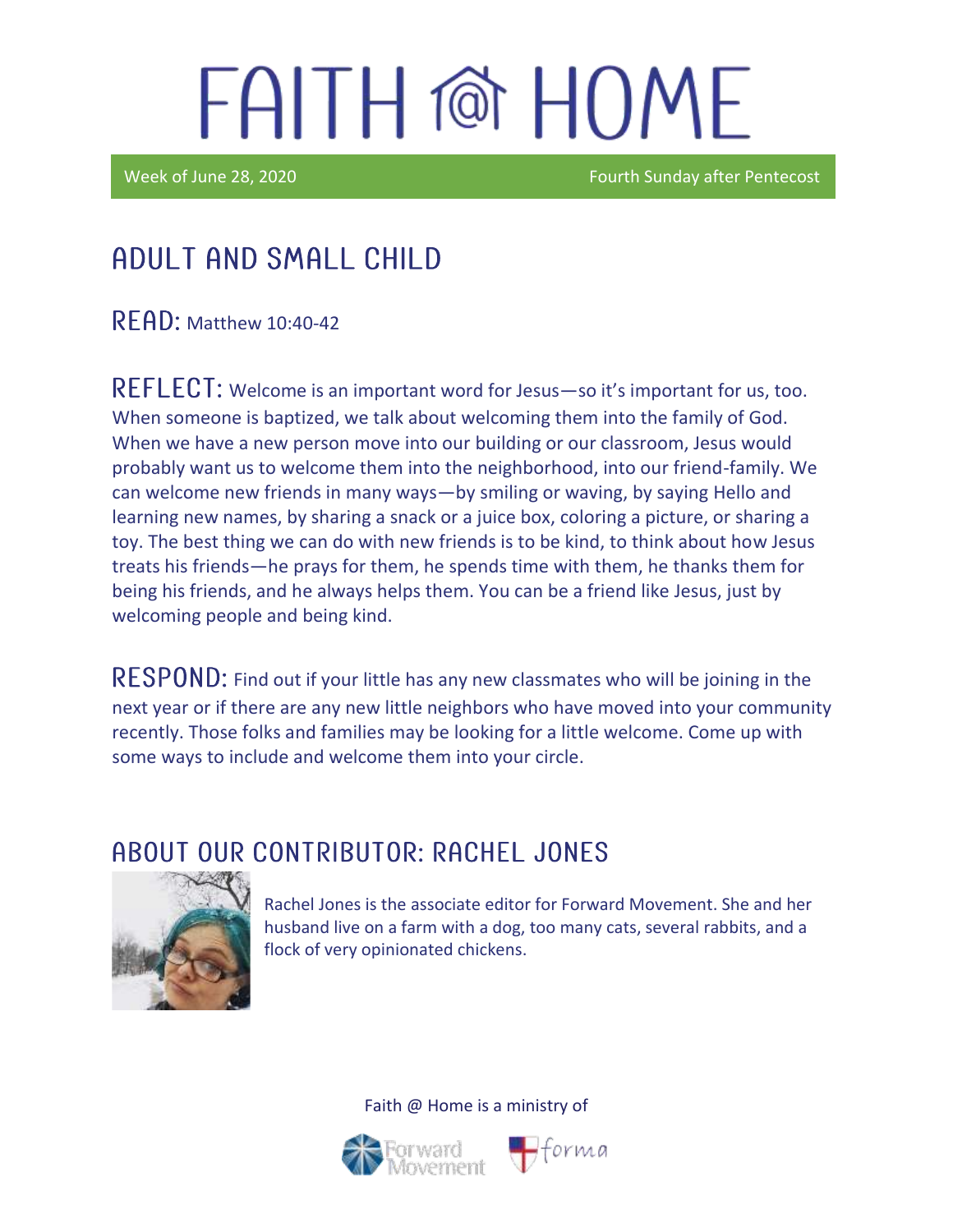Ϊ

Week of June 28, 2020 **Fourth Sunday after Pentecost** 

### Adult and elementary

READ: Psalm 89:1-4, 15-18

REFLECT: I really admire the Olympic gymnast Simone Biles. I am amazed that she can do so many twists and turns while up in the air. When you admire someone, you tell them how much you appreciate them and the things they do. If I ever have the chance to meet Simone Biles, I will tell her that I appreciate how she has revolutionized gymnastics. When I pray, I tell God all about the things that God does that I appreciate.

RESPOND: Think about the things you appreciate. When you pray, tell God how much you appreciate these things.

#### ABOUT OUR CONTRIBUTOR: IMANI DRISKELL



Imani Driskell is the Director of Children's, Youth, and Family Ministries at St. Michael's-in-the-Hills Episcopal Church in Toledo, Ohio. Imani was born and raised in Brooklyn, New York and is a bagel and pizza enthusiast. She enjoys learning, teaching and speaking about Faith Formation. Her favorite novel is *The Living is Easy* by Dorothy West.

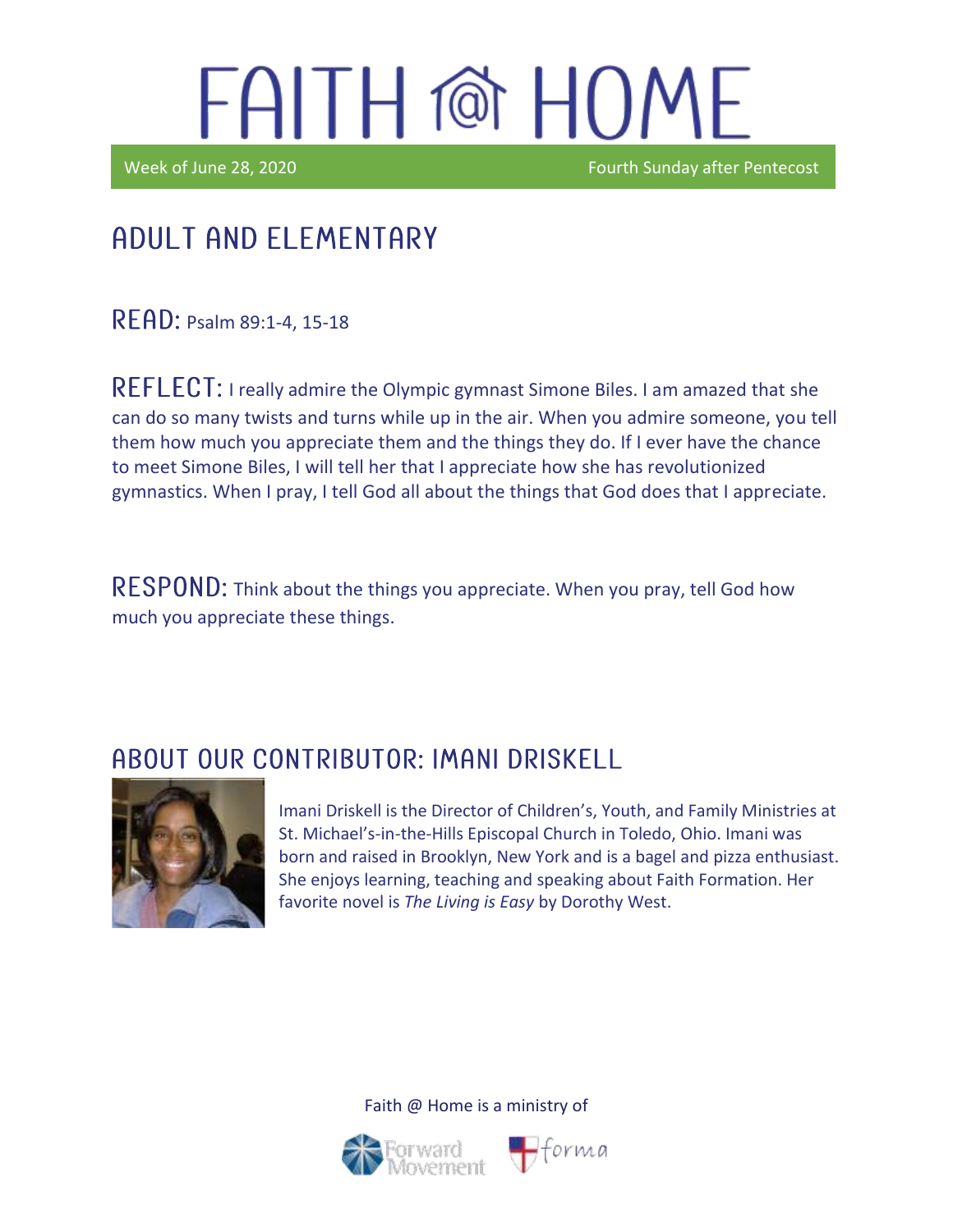Week of June 28, 2020 **Fourth Sunday after Pentecost** 

### Adult and youth

**READ:** Matthew 10:40-42

REFLECT: Have you seen a sign outside of an Episcopal Church that says, "The Episcopal Church Welcomes You"? There was one outside the church I grew up in. They were popular back then and continue to be today. They are meant to show that no matter who you are, you are welcome here in God's house and at God's table. This idea of radical welcome gets at the core of Jesus' life and teachings, as we see in this reading. Jesus calls us to welcome all people, and the way we welcome them matters, especially into a house, God's house. Everyone should feel at home and welcomed into God's house. The whole purpose of churches and temples, God's house, is to provide a place where we can come close to God and God can come close to us. How is that possible if we are not welcoming everyone in? If we are to welcome in people as neighbor and friend, then we may find a new friend in them, and we never know when someone else might need a new friend.

RESPOND: Take the time to practice radically welcoming someone, whether that's simply smiling at them, or holding a door for them, or saying "hello!" While it may not seem like much, a small, caring gesture like that could mean the world to someone else.

#### ABOUT OUR CONTRIBUTOR: MAGGIE PAUL



Maggie Paul is the Assistant Director for Youth and Family Ministry at Christ Episcopal Church in Charlotte, NC where she focuses on Middle School and relational ministry as well as curriculum. She previously served at the Cathedral of St. Philip in Atlanta, GA where she developed and implemented a comprehensive Confirmation curriculum. She is very excited to bring aspects of this curriculum to her new parish. As an undergraduate with a passion for youth ministry, she served as a summer camp counselor and Episcopal student center "church mouse," and she continues to use her gifts and talents as a singer and musician to nurture her own journey and inspire others on theirs.